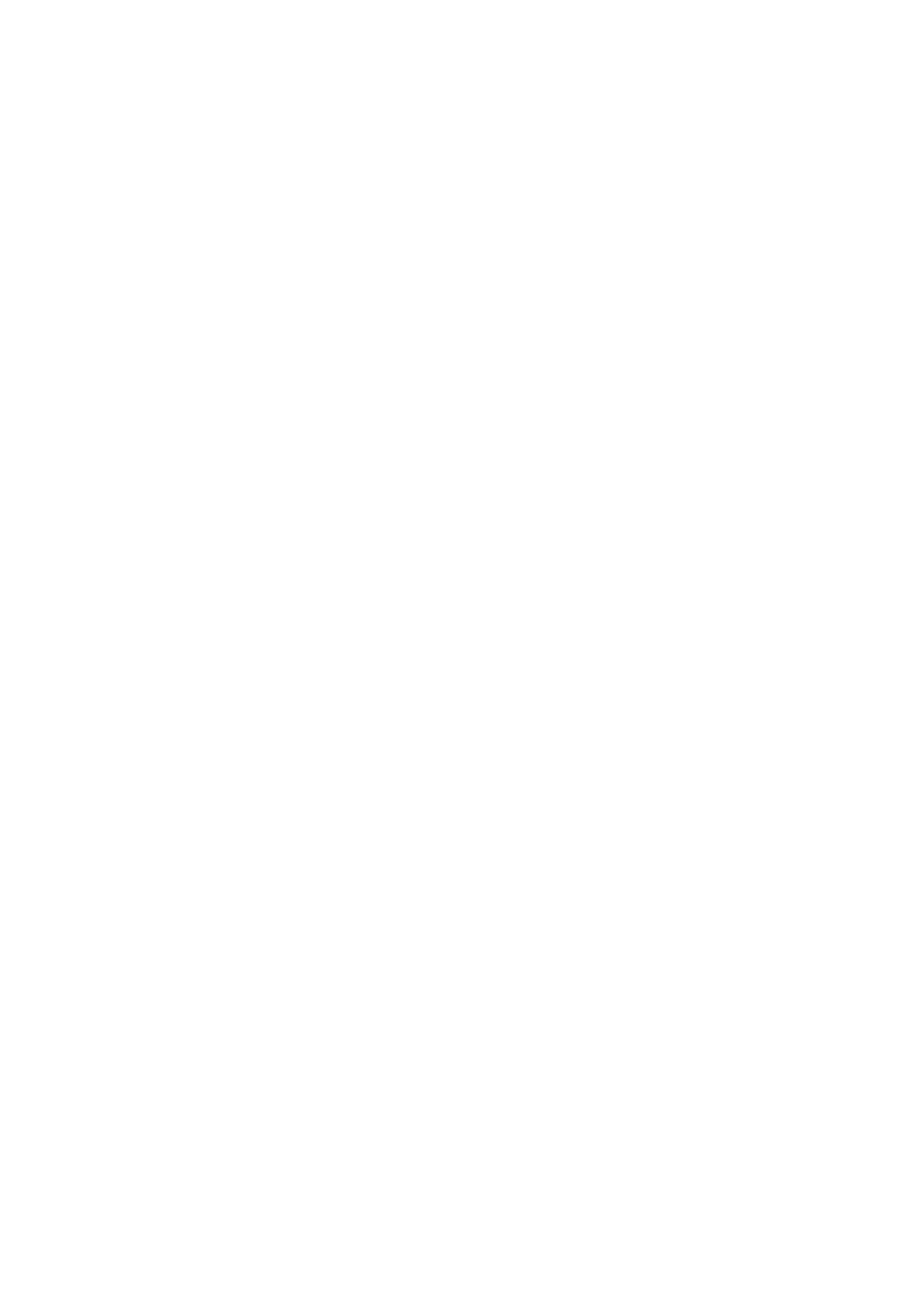Notice of the Annual General Meeting of Lancashire Holdings Limited to be held at Power House, 7 Par-la-Ville Road, Hamilton HM 11, Bermuda on 5 May 2011 at 1pm (Bermuda time) is set out on page 4 of this document. Holders of Common Shares ("Shareholders") will find enclosed a Form of Proxy for use at the Annual General Meeting. Holders of depository interests in the Common Shares will find a Form of Direction by which they can instruct Capita IRG Trustees Limited ("Capita") to vote in respect of their interest. To be valid, the enclosed Form of Proxy must be received by Capita Registrars, PXS, 34 Beckenham Road, Beckenham, Kent BR3 4TU not later than 48 hours before the time appointed for the holding of the Annual General Meeting. To be valid the Forms of Direction must be received not later than 72 hours before the time appointed for the holding of the Annual General Meeting.

Your attention is drawn to the letter from the Chairman of Lancashire Holdings Limited which is set out on pages 1 to 3 of this document recommending that you vote in favour of the resolutions to be proposed at the Annual General Meeting.

# LETTER FROM THE CHAIRMAN OF LANCASHIRE HOLDINGS LIMITED (the "Company")

(Incorporated and registered in Bermuda under registration number EC37415)

**Richard Brindle**. Chief Executive Officer **Power House** Power House **Power House** Power House Neil McConachie, President 7 Par-la-Ville Road Alex Maloney, Chief Underwriting Officer Hamilton HM 11 John Bishop, Non-Executive Director **Bermuda Bermuda Bermuda Bermuda Bermuda Bermuda Bermuda Bermuda** Emma Duncan, Non-Executive Director Ralf Oelssner, Senior Independent Director Robert Spass, Non-Executive Director William Spiegel, Non-Executive Director Martin Thomas, Chairman

Directors: Registered Office:

#### 14 March 2011

#### To Shareholders and for information only to holders of depository interests:

Dear Shareholder,

#### Annual General Meeting

The notice for the Annual General Meeting ("AGM") of the Company to be held at Power House, 7 Par-la-Ville Road, Hamilton HM 11, Bermuda on 5 May 2011 at 1pm (Bermuda time) is set out on page 4 ("Notice of AGM").

#### Proposed Business of the AGM

#### 1. Accounts and Auditors (Resolutions 1, 2, 3 and 4)

Resolutions are proposed to receive and consider the Company's audited consolidated financial statements and to approve the Directors' Remuneration Report for the year ended 31 December 2010 which are contained in the Annual Report and Accounts (Resolutions 1 and 2), to reappoint the Company's auditors (Resolution 3), and to authorise the Company's board of directors (the "Board") to establish the level of auditors' remuneration (Resolution 4).

#### 2. Re-election of Directors (Resolutions 5, 6, 7 and 8)

Pursuant to the Company's Bye-laws 47.2 and 49.1 Emma Duncan and Alex Maloney, who were appointed by the Board as directors of the Company on 4 August 2010 and 5 November 2010 respectively, shall retire at the AGM and are thus eligible for re-election.

 In addition, pursuant to Bye-law 49.2 of the Company's Bye-laws, one-third of the Directors (or, if their number (excluding, for this purpose, Directors eligible for re-election under Bye-law 47.2) is not three or a multiple of three, the number nearest to, but (except where less than three Directors are subject to retirement by rotation) not greater than, one-third) shall retire from office by rotation at each AGM. The Directors eligible for re-election are those who have been longest in office since their last re-election or appointment. The Directors selected for retirement at the AGM pursuant to Bye-law 49 are Richard Brindle and Robert Spass. Both Richard Brindle and Robert Spass have offered themselves for re-election.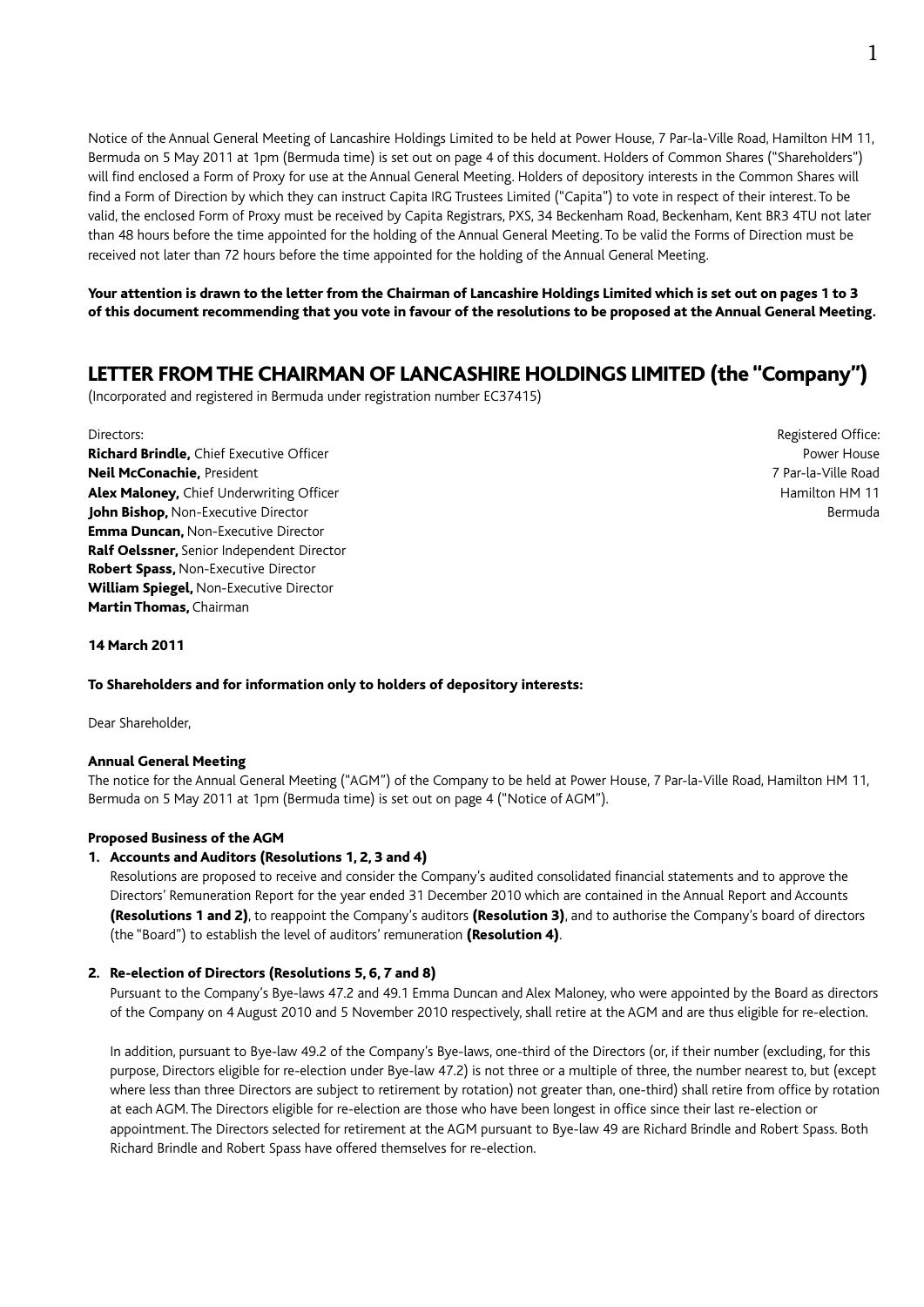The Board, having conducted a formal performance evaluation, is satisfied with the performance of each of Emma Duncan, Alex Maloney, Richard Brindle and Robert Spass who are Directors of the Company and proposes their re-election for a further term to be determined in accordance with the Company' Bye-laws.

 Further information about the performance evaluation process and Emma Duncan, Alex Maloney, Richard Brindle and Robert Spass is set out in the accompanying 2010 Annual Report and Accounts.

#### 3. Grant of general and unconditional authority to allot shares (Resolution 9)

Pursuant to Bye-law 2.4 of the Company's Bye-laws, the Board is seeking Shareholders' approval proposed to grant the Directors a general and unconditional authority to allot and issue unissued common share capital up to an aggregate nominal value of \$28,100,404, an amount equal to approximately one-third of the issued common share capital of the Company as at the date of this document. The Directors of the Company have no present intention of issuing any of the authorised but unissued common share capital of the Company pursuant to this authority, but believe it to be in the best interests of the Company for the Board to be granted this authority to take advantage of appropriate opportunities.

 The authority granted by this resolution will be exercised only if the Directors of the Company believe that to do so would be in the best interests of the Company. Unless otherwise renewed or revoked by the Shareholders in general meeting this authority will expire at the conclusion of the AGM of the Company in 2012 or, if earlier, 15 months from the date the relevant resolution is passed.

#### 4. Grant of authority to allot shares for cash on a non pre-emptive basis (Resolution 10)

Pursuant to Bye-law 2.6 of the Company's Bye-laws, the Board is seeking Shareholders' approval to grant authority for the Directors of the Company to allot and issue Common Shares up to an aggregate nominal value of \$8,430,121 on a non pre-emptive basis, such amount being approximately 10 per cent of the Company's issued share capital as at the date of this document. The Bye-laws of the Company require that, unless Shareholders resolve otherwise, any Equity Securities (as defined in Bye-law 2.5(g)) allotted for cash must be offered to existing Equity Shareholders *pro rata* to their existing shareholdings. The Bye-laws permit this requirement to be disapplied and the purpose of this resolution is to authorise the Board to issue Common Shares as if such provisions did not apply in certain circumstances, when the Board considers that to do so would be in the best interests of the Company. The Board notes that the amount of the pre-emption disapplication for which authority is requested is above the 5% level which is considered routine by UK investor groups. However, in line with the principles published by the UK Pre-emption Group, which are supported by UK investor groups, the Board requests Shareholders to consider the specific business case, including rating agency and regulatory capital requirements applicable to insurance companies, for authorising the larger disapplication so that the Company will have the ability quickly to issue this larger number of Common Shares should the need for additional capital arise. The Board considers that it is in the best interests of the Company to be able to raise additional capital by non pre-emptive share issues in order to maintain its A.M. Best rating following large loss events. In addition, the cyclical nature of the insurance market and the impact of loss events on pricing and capacity means the Company should position itself to be able to take advantage of underwriting opportunities when they present themselves, for instance following large industry losses. The Board notes that the Company writes a diverse portfolio of insurance business and it is therefore appropriate for the Company to position itself to be able quickly to take advantage of market opportunities or react to loss events throughout the year and not just during the hurricane season. If the Company requires additional capital the Board will consider alternative financing methods to determine the most appropriate means of raising capital before carrying out a non pre-emptive issue of shares. The Board has no immediate intention to use this authority. However, if, as anticipated, current capital levels are reduced in the short-term by returns to shareholders, the Board considers that it is important to provide the Company with immediate access to a full range of financing options both from a risk management perspective and to reinforce the Company's strategy of managing capital actively and prudently. In addition, in accordance with best practice and the advice of UK investor groups, the Board does not intend to use any Common Shares pursuant to this authority at a discount of greater than 5% of the market price at the time of this issue. The Board has no current intention of exercising this authority but considers it desirable due to the flexibility it will afford. Unless otherwise renewed or revoked by the Shareholders in general meeting this authority will expire at the conclusion of the AGM of the Company in 2012 or, if earlier, 15 months from the date the relevant resolution is passed.

#### 5. Resolution to authorise the Company to purchase its own shares (Resolution 11)

The Board is seeking Shareholders' approval to renew the authority granted to the Company by the Shareholders at the Annual General Meeting held on 4 May 2010. Pursuant to such authority, the Company is generally and unconditionally authorised to make one or more market purchases of the issued Common Shares of the Company up to an aggregate nominal value of \$8,430,121, an amount equal to approximately 10 per cent of the issued Common Share capital of the Company as at the date of this document, at a price of not less than the nominal value of the Common Shares (exclusive of expenses payable by the Company). The maximum price per Common Share (exclusive of expenses payable by the Company) that may be paid under the authority shall not exceed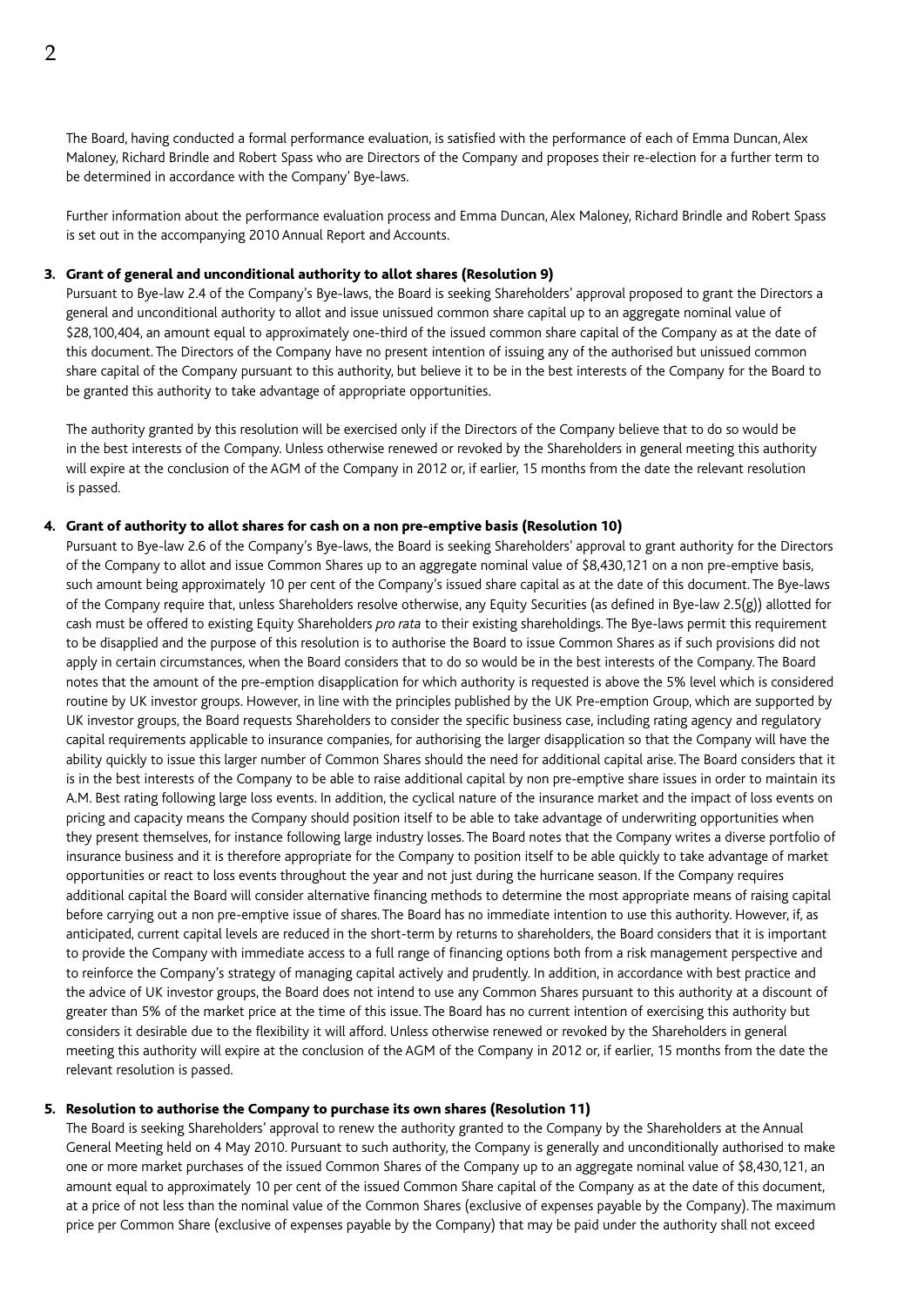the higher of (i) 5 per cent above the average of the closing middle market quotations of the Company's Common Shares derived from the London Stock Exchange Daily Official List for the 5 business days before the purchase is made and (ii) an amount equal to the higher of the price of the last independent trade and the highest current independent bid for the Common Shares on the London Stock Exchange at the time of purchase. Purchases may otherwise be made in such manner and on such terms as the Board or any authorised committee may from time to time determine. Purchases would only be made if the effect would be expected to improve earnings per share and the Board considers that it would be in the best interests of the Company to do so. Pursuant to the Bye-laws of the Company, no purchase can be made if the Board determines that it would result in a non-*de minimis* adverse tax, legal or regulatory consequence to the Company, any of its subsidiaries or any holder of shares or its affiliates.

The Company cannot by law (in respect of the par value of the shares to be purchased) purchase its own shares except out of:

- (a) the capital paid up thereon; or
- (b) the funds of the Company which would otherwise be available for dividend payment or distribution; or
- (c) the proceeds of a fresh issue of shares made for the purpose of the repurchase, and

 the premium if any payable on the repurchase is provided out of the funds of the Company which would otherwise be available for dividend payment or distribution or out of the Company's share premium account before the repurchase date.

 Unless otherwise renewed or revoked by the Shareholders in general meeting this authority will expire on the conclusion of the AGM of the Company in 2012 or, if earlier, 15 months from the date the relevant resolution is passed.

 This resolution complies with the current guidance issued by the Association of British Insurers ("ABI") and the Board will have regard to any guidance issued by the ABI which may be published at the time of any such purchase of issued Common Shares of the Company.

#### Voting

Shareholders will find enclosed with this document a Form of Proxy for use in connection with the AGM. You are requested to complete the Form of Proxy in accordance with the instructions printed thereon and to return it to Capita Registrars, PXS, 34 Beckenham Road, Beckenham, Kent BR3 4TU not later than 48 hours before the time appointed for the holding of the AGM. The return of a completed Form of Proxy will not preclude you from attending the AGM and voting in person, should you so wish.

Holders of depository interests in the Company wishing to instruct Capita to vote in respect of the holder's interest should use the enclosed Form of Direction. The completed Form of Direction must be received by Capita Registrars, PXS, 34 Beckenham Road, Beckenham, Kent BR3 4TU not later than 72 hours before the time appointed for the holding of the AGM.

#### Record Date and Adjustment of Voting Power

Only Shareholders entered on the register of members of the Company at 5.00pm (Bermuda time) on 18 March 2011 shall be entitled to attend and vote at the meeting in respect of the number of Common Shares registered in their name at that time. Changes to entries on the register of members after 5.00pm (Bermuda time) on 18 March 2011 shall be disregarded in determining the rights of any person to attend or vote at the meeting. The length of time between the record date and the AGM is necessary to allow sufficient time to complete the Shareholder ownership analysis and any voting cut-back calculations related to US 9.5% Shareholders as required by Bye-laws 40 and 41 of the Company's Bye-laws.

#### Recommendation

The Directors of the Company believe that the resolutions set out in the AGM Notice are in the best interests of the Company and its Shareholders as a whole and recommend that you vote in favour of them. Each Director who holds Common Shares in the Company intends to vote in favour of the resolutions in respect of his own shareholdings.

Yours faithfully, Martin Thomas Chairman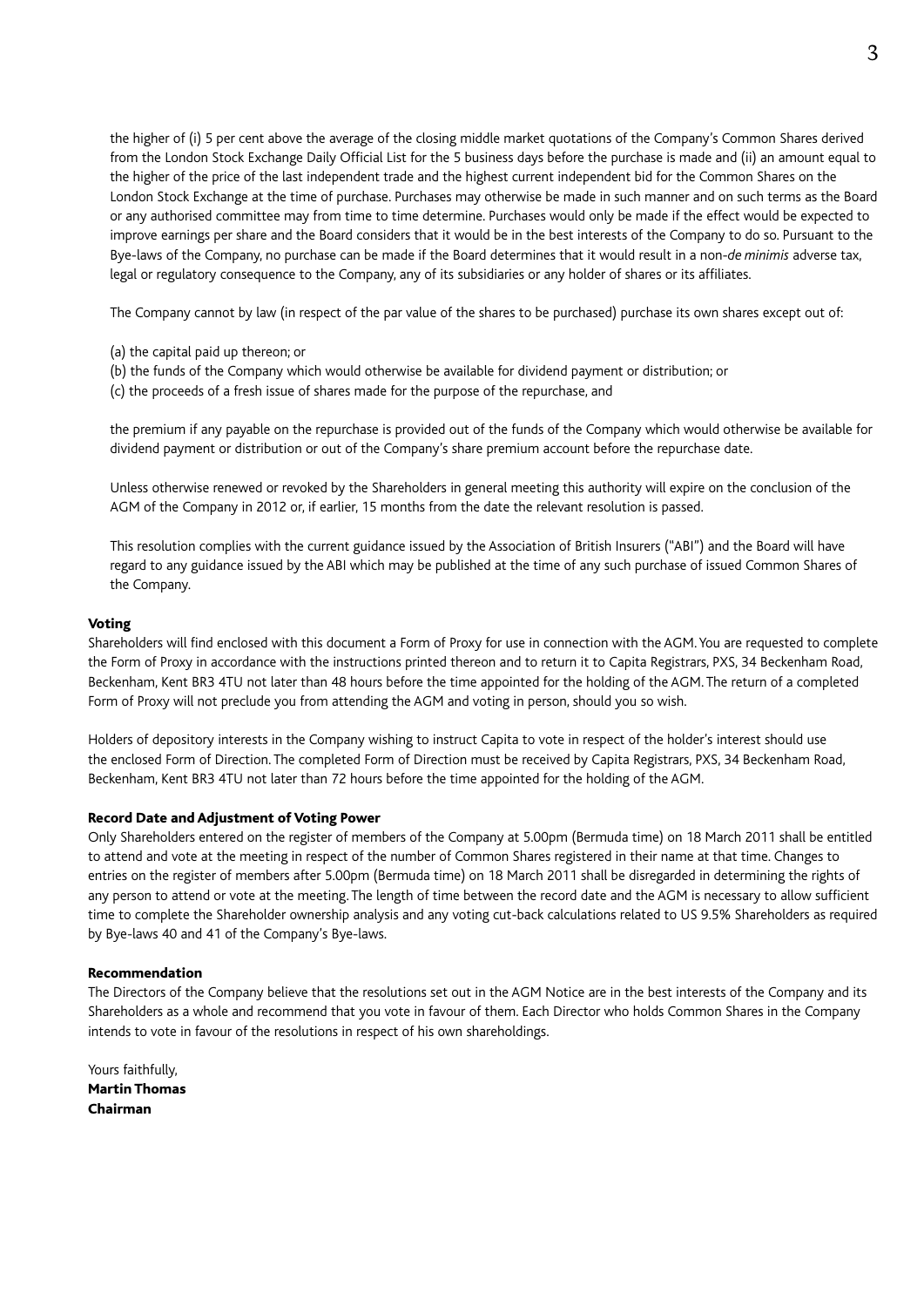# LANCASHIRE HOLDINGS LIMITED (THE "COMPANY")

### NOTICE OF ANNUAL GENERAL MEETING

NOTICE IS HEREBY GIVEN that the Annual General Meeting of the Company will be held at Power House, 7 Par-la-Ville Road, Hamilton HM 11, Bermuda on 5 May 2011 at 1pm (Bermuda time), for the purpose of considering and, if thought fit, passing the following resolutions:

- 1. To receive and consider the Company's audited consolidated financial statements for the year ended 31 December 2010.
- 2. To approve the Directors' Remuneration Report for the year ended 31 December 2010.
- 3. To re-appoint Ernst & Young LLP of 1 More London Place, London SE1 2AF, England as auditors of the Company, to hold office from the conclusion of this meeting until the conclusion of the next Annual General Meeting at which the Company's financial statements are presented.
- 4. To authorise the board of Directors, who may delegate this authority to the board's audit committee, to establish the auditors' remuneration.
- 5. To elect Emma Duncan as a Director of the Company to hold office for a further term to be determined in accordance with the Company's Bye-laws.
- 6. To elect Alex Maloney as a Director of the Company to hold office for a further term to be determined in accordance with the Company's Bye-laws.
- 7. To re-elect Richard Brindle as a Director of the Company to hold office for a further term to be determined in accordance with the Company's Bye-laws.
- 8. To re-elect Robert Spass as a Director of the Company to hold office for a further term to be determined in accordance with the Company's Bye-laws.
- 9. To grant the Directors of the Company a general and unconditional authority to allot and issue unissued common share capital, pursuant to Bye-law 2.4 of the Company's Bye-laws, up to an aggregate nominal value of \$28,100,404, an amount equal to approximately one-third of the issued common share capital of the Company as at the date of this document, provided that, unless otherwise renewed or revoked in general meeting, this authority will expire at the conclusion of the AGM of the Company in 2012 or, if earlier, 15 months from the date the relevant resolution is passed.

### To consider, and if thought fit, pass the following resolutions as Special Resolutions (as defined in the Company's Bye-laws):

- 10. That the Directors of the Company be authorised, in accordance with Bye-law 2.6 of the Company's Bye-laws, to allot and issue Common Shares on a non pre-emptive basis up to an aggregate nominal value of \$8,430,121, such amount being approximately 10 per cent of the Company's issued share capital as at the date of this document, provided that, unless otherwise renewed, or revoked by the Shareholders in general meeting this authority will expire at the conclusion of the AGM of the Company in 2012 or, if earlier, 15 months from the date the relevant resolution is passed.
- 11. That the Company be generally and unconditionally authorised, in accordance with Bye-law 3 of the Company's Bye-laws and pursuant to section 42A of the Companies Act of Bermuda, to make one or more purchases of Common Shares in such manner and on such terms as the Directors of the Company or any authorised committee may from time to time determine provided that:
	- (a) the maximum number of Common Shares hereby authorised to be purchased shall be 16,860,242 (representing approximately 10 per cent of the issued Common Share capital of the Company as at the date of this Notice);
	- (b) the minimum price (exclusive of expenses payable by the Company) which may be paid for a Common Share shall be US\$0.10;
	- (c) the maximum price (exclusive of expenses payable by the Company) which may be paid for a Common Share shall be the higher of:
		- (i) 5 per cent above the average of the closing middle market quotations for a Common Share of the Company taken from the London Stock Exchange Daily Official List for the 5 business days immediately preceding the day on which the Common Share is contracted to be purchased; and
		- (ii) the higher of the price of the last independent trade and the highest current independent bid for the Common Shares on the London Stock Exchange at the time of purchase as stipulated by Article 5(1) of the Commission Regulation (EC) No.2273/2003 of 22 December 2003 implementing the Market Abuse Directive (Directive 2003/6/EC of the European Parliament and of the Council) as regards exemptions for buy-back programmes and stabilisation of financial instruments;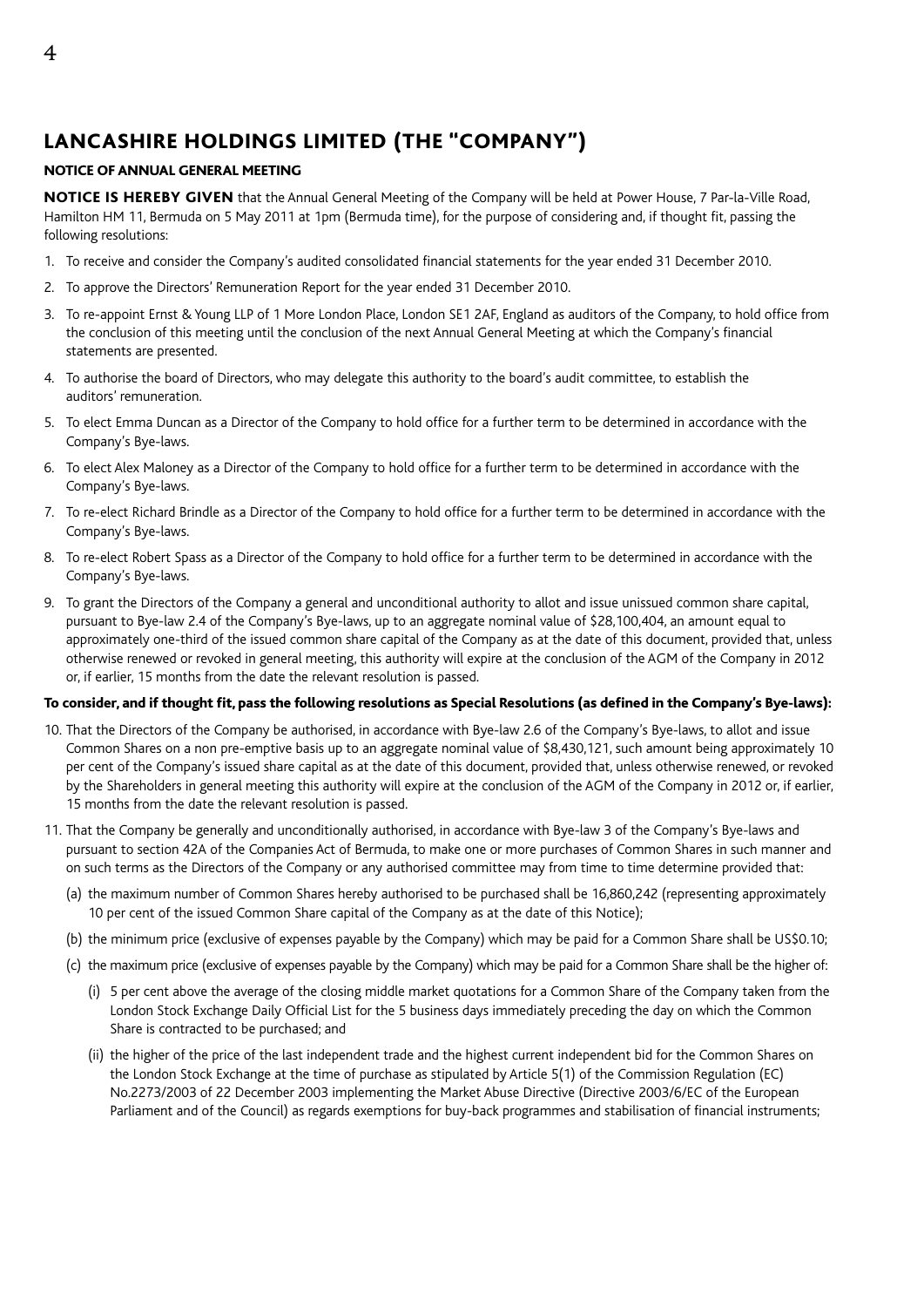- (d) unless otherwise renewed or revoked by the Shareholders in a general meeting this authority will expire on the conclusion of the AGM of the Company in 2012 or, if earlier, 15 months from the date the relevant resolution is passed; and
- (e) the Company shall be entitled under such authority to make at any time before its expiry or termination any contract to purchase its own shares which will or may be executed wholly or partly after the expiry of the authority, and may make a purchase of Common Shares in pursuance of any such contract.

#### BY ORDER OF THE BOARD

### Greg Lunn Company Secretary

14 March 2011

Registered Office: Power House 7 Par-la-Ville Road Hamilton HM 11 Bermuda

Registration number: EC37415

#### Notes:

- (i) A Shareholder entitled to attend and vote at the meeting convened by this notice or any adjournment thereof is entitled to appoint one or more proxies to attend and to vote instead of him. A proxy need not be a member of the Company.
- (ii) To be valid, the enclosed Form of Proxy must be received by Capita Registrars, PXS, 34 Beckenham Road, Beckenham, Kent BR3 4TU not later than 48 hours before the time appointed for the holding of the Annual General Meeting.
- (iii) Any holders of depository interests in the Company wishing to instruct Capita to vote in respect of the holder's interest should use the enclosed Form of Direction. The completed Form of Direction must be received by Capita Registrars, PXS, 34 Beckenham Road, Beckenham, Kent BR3 4TU not later than 72 hours before the time appointed for the holding of the Annual General Meeting.
- (iv) Only those Shareholders entered on the register of members of the Company at 5.00pm (Bermuda time) on 18 March 2011 shall be entitled to attend and vote at the meeting in respect of the number of Common Shares registered in their name at that time. Changes to entries on the register of members after 5.00pm (Bermuda time) on 18 March 2011 shall be disregarded in determining the rights of any person to attend or vote at the meeting.